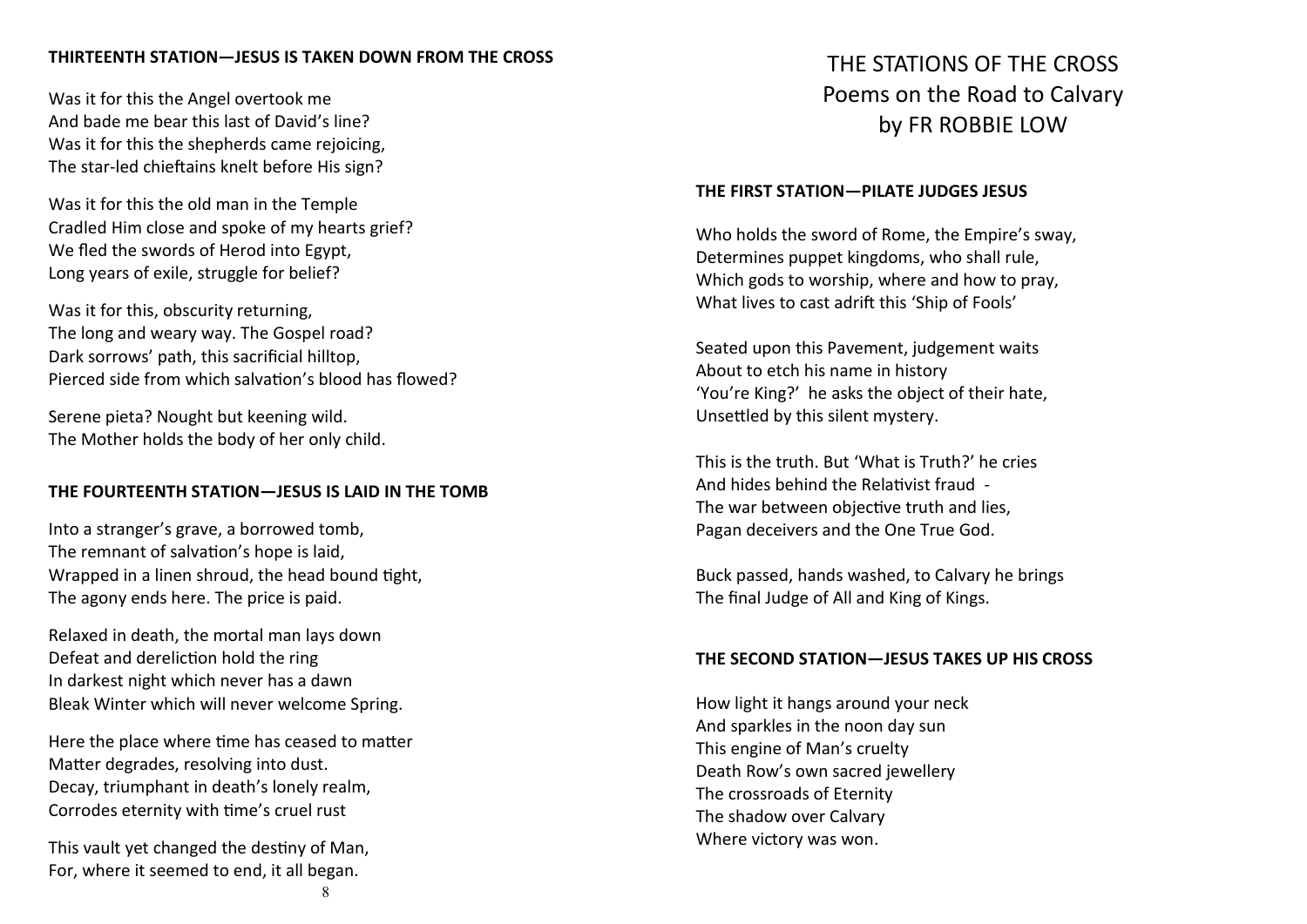No silver in His hands he bears But heavy, splintered, rough- hewn wood Into His shoulder carves the groove No resurrection can remove The wounded corpus that will prove The sacrifice that is God's love This Friday we call Good.

# **THE THIRD STATION—JESUS FALLS FOR THE FIRST TIME**

We, the sin-sick, sorry heirs of Adam's fall Watch this Man of Sorrows go the way He must Look down from rooftops on this chequerboard of fate This boiling cauldron of Satanic hate This poisoned tide of evil in full spate Where history's pawns reduce its King to 'mate' This beaten Saviour, toppled in the dust.

Sprawled in the street, this second Adam fallen Flung earthward by God's love and Mankind's sin, Whose weight upon the gallows He will bear. This dust, that made all dust, returning there Moriah, where the Son of Man was spared This thicket where the sacrifice is snared Beyond the gates of death to victory win

# **THE FOURTH STATION—JESUS MEETS HIS MOTHER**

And has it come to this, blest Mother of the Manger child That we should meet upon this road of death? And you should dare to hold me in your arms As once, so long ago, you did in flight Sought refuge from these self-same swords now drawn

To hunt me down and pierce your very heart As Simeon foretold in Temple years gone by.

The demons squeal in ecstasy at this dark triumph of their rebel lord Into the hands of death surrendered is the sovereign heir and God's own Son,

Who gambled all upon this hilltop sacrifice to save the son of Man. Fell halls of Hell re-echo to the jeers at love and mercy now undone.

Beneath the broken Corpus weep the faithful few, hopes dashed and future fled,

Courtiers of this their Sovereign Lord, so cruelly crowned and Kingdom never come.

King Shepherd, scattered flock, abandoned God, passes the portal of the dead.

The Light of light extinguished and the Word that spoke Creation now struck dumb

The noontide sun wears widow's weeds, caparisoned in midnight's deepest black.

The freedom Lamb, God's only Son, is sacrificed, this blood-stained Paschal moon

The Temple's curtain ripped, the sanctuary exposed, the Presence self-removed.

Across the ancient valleys and Mount Olivet deep stirring in the tombs.

All bleak on earth, whilst fools stand stunned in Satan's rotten maw of death and sin

By Cross condemned. God's life, invincible in Christ, begins the Harrowing.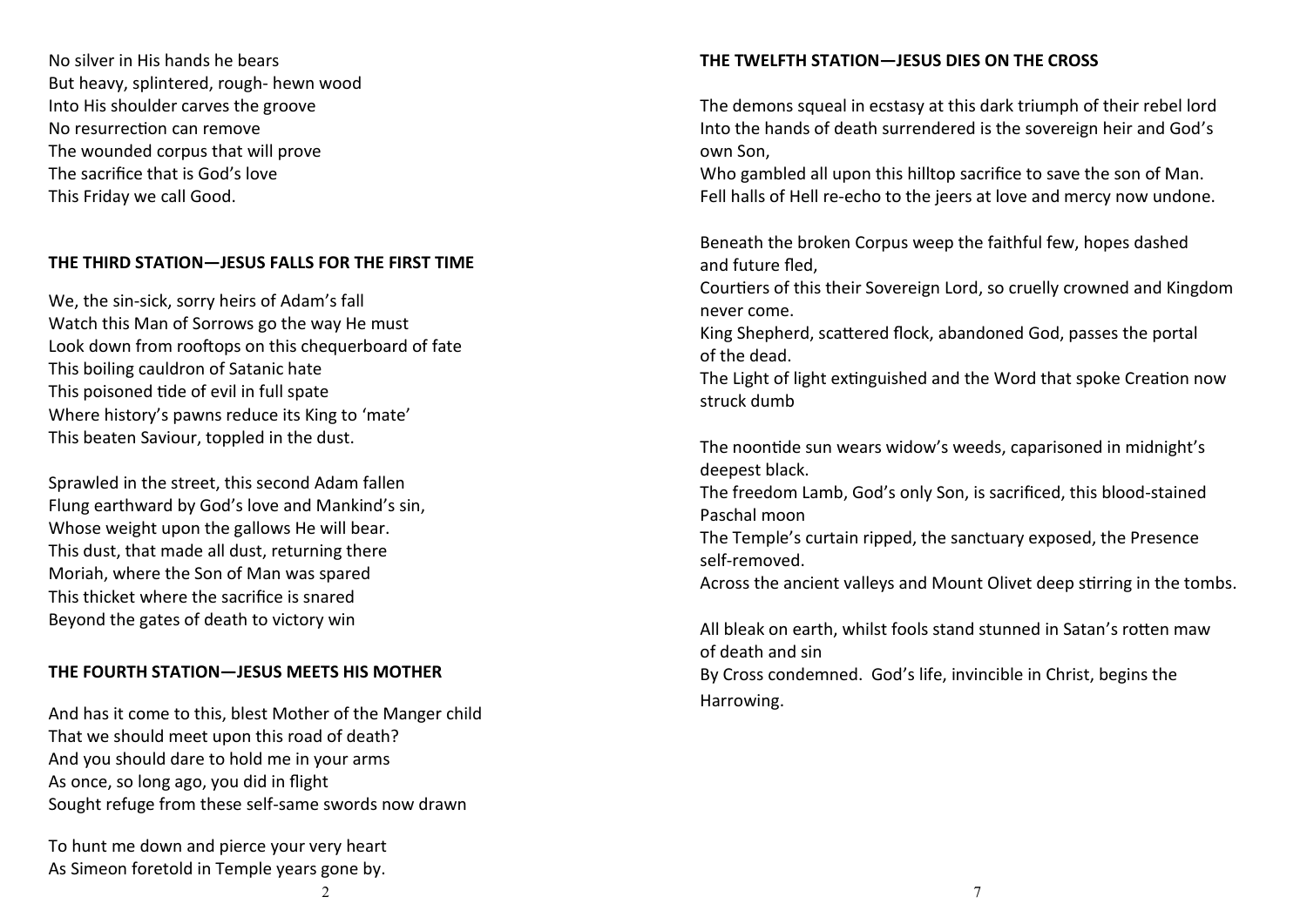# **THE TENTH STATION—JESUS IS STRIPPED OF HIS GARMENTS**

Strip down the altar ! Strip the sacrifice ! Death's not enough, we needs humiliate. Naked you came here. Naked you return. What holds you now is not your mother's arms.

Dice for the seamless Signal of unity The beauty we see, your faithful will rend. Rags of poverty Robes of majesty All, at the last, will hail the Son of Man.

Spear of Longinus Piercing God's heart.

# **THE ELEVENTH STATION—JESUS IS NAILED TO THE CROSS**

Kind of Pilate to flog Him And have Him nailed up too They both increase the blood loss And leave death less to do

The shattered wrists won't haul him Up for another breath To gasp some words of comfort From suffocating death

The ankles, bust and bleeding, On which no man can stand To look across the valley And see the Promised Land

Here on Mount Moriah They slew the Son of Man. This is the long road home on Sorrow Street. You brought me here, now you will see me hence To scaffolds foot and, from despite of Hell, (The rusted bolts of Heaven's gates, blood-loosed,) Hold me again. And I shall lift you high, As, down all ages yet to come, you will Present me still to worlds as yet unborn

#### **THE FIFTH STATION—SIMON OF CYRENE**

'We beat him senseless, half the night, thorn- crowned him at the break of day.

The Jew has staggered, stumbled, fallen. Now we need a strongish bloke.

Grab that big Jew to bear his weight and walk with him his lonely way. Libyan? Perfect! A black-arsed Jew !' - a last imperial racist joke.

And so from out the crowd I took my place, shouldered the fallen beam. Each step an agony for Him, I saw the faces of mankind That lined death row and wept or jeered or silent stood as if in dream He staggered still, the loss of blood, parched, torn, delirious and blind.

I saw the world as only He could see - loves – hates - indifference. I walked with Him where no-one else has walked to pay sin's bloody price

On summit bleak where scorching sun and racking pain brook no pretence

And watched Him hang and rock and gasp and bleed - and promise Paradise

Now, in my dotage, with my sons at Mass in Faith's Community I bear the Cross and walk once more beside the Lamb of Calvary.